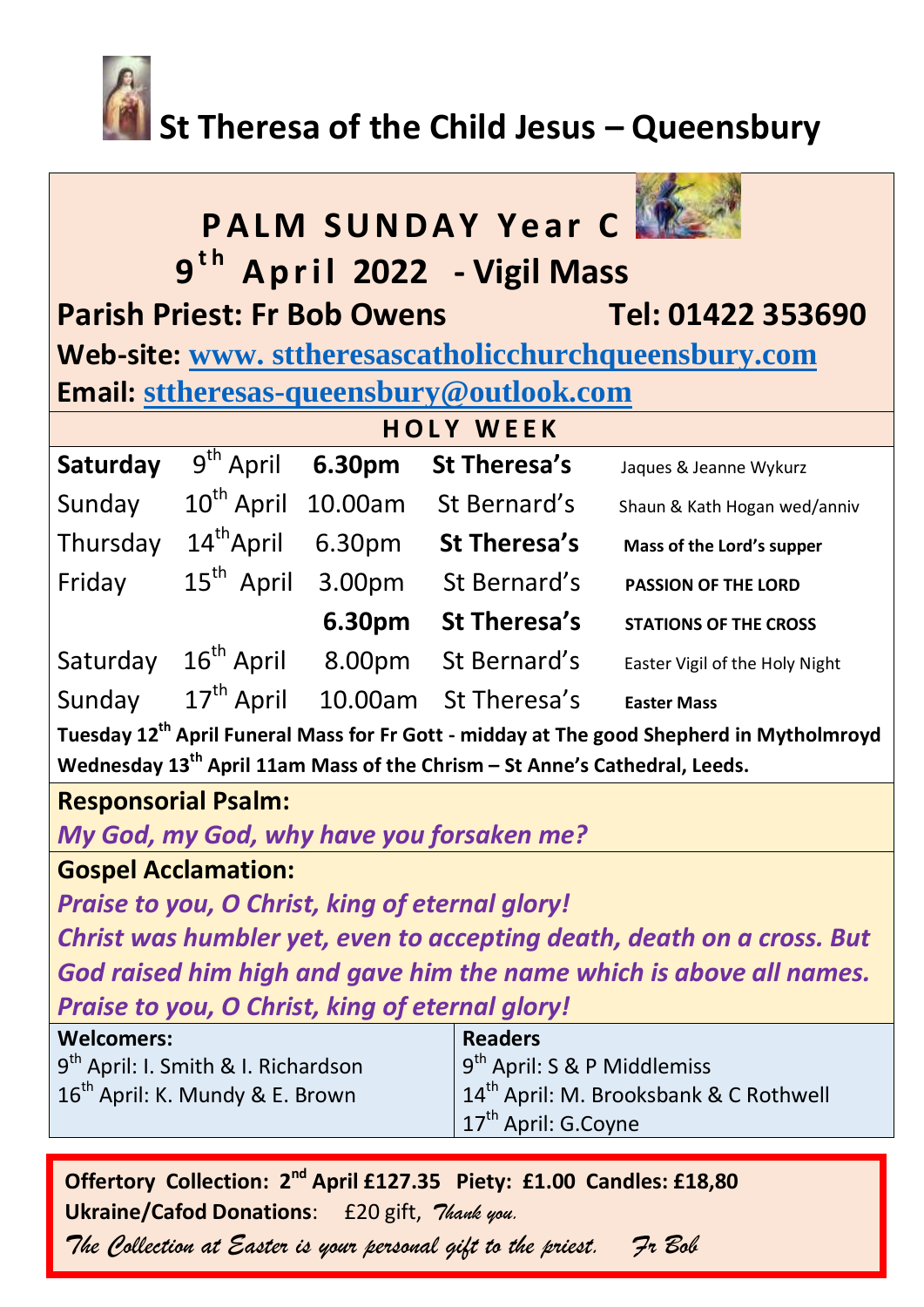

**The Pope's Prayer Intention for April – Health Care Workers** We pray for health care workers who serve the sick and the elderly, especially in the poorest countries ; may they be adequately supported by governments and local communities**.**

**Please keep in mind all those who are in need in our prayers for whatever reason especially St Theresa's** - Inge Parkinson, the Hales family, Anne-Marie, Noah Brown and family, Sophie Middlemiss, Frank & Betty Mackrill, Cath & David Hodgson, Madelaine Hickinson, Irene Whitfield, Gerard Coyne and many special intentions.

**St Bernard's** – Barbara McDonald, Jean Barraclough, Francis Marshall and Dave Sutcliffe. **Those who have died recently**: Maureen Deegan

**Those whose anniversaries occur about this time**: Mary Morgan

#### **ST. THERESA'S PARISH EVENTS**

**Next Fatima meeting 25th April**

**Church Cleaning:** 

22nd April **-** Fel Kennedy & Christine Rothwell

**Easter Flower arrangements**  Saturday morning 16<sup>th</sup> April



**Thank you to everybody who has bought tickets for the Easter basket We'll be pulling the winners out immediately after evening Mass this week and will put the winning numbers on the bulletin next week.** 

#### **ST BERNARD'S PARISH**

Coffee after 10am Mass on Sundays 10<sup>th</sup> April – Easter Egg raffle and surprise nibbles to try.

**There will be tea/ coffee in the Church Hall after evening Mass.** 

SMARTIES APPEAL 2021/2022: We sent an interim cheque to the Lighthouse Charity before Christmas and will top it up after Easter when we know the final amount. Next year's charity will be for the TEENAGE CANCER TRUST ward at St James Hospital where the grandson of one of our parishioners is being treated. Smartie tubes will be available after Easter morning Mass.

**COVID** is still with us!! Just a reminder that if you are feeling unwell then please **stay at home.** We are an elderly congregation and need to think of others. People with Covid often have negative lateral flow tests initially even though they feel unwell.

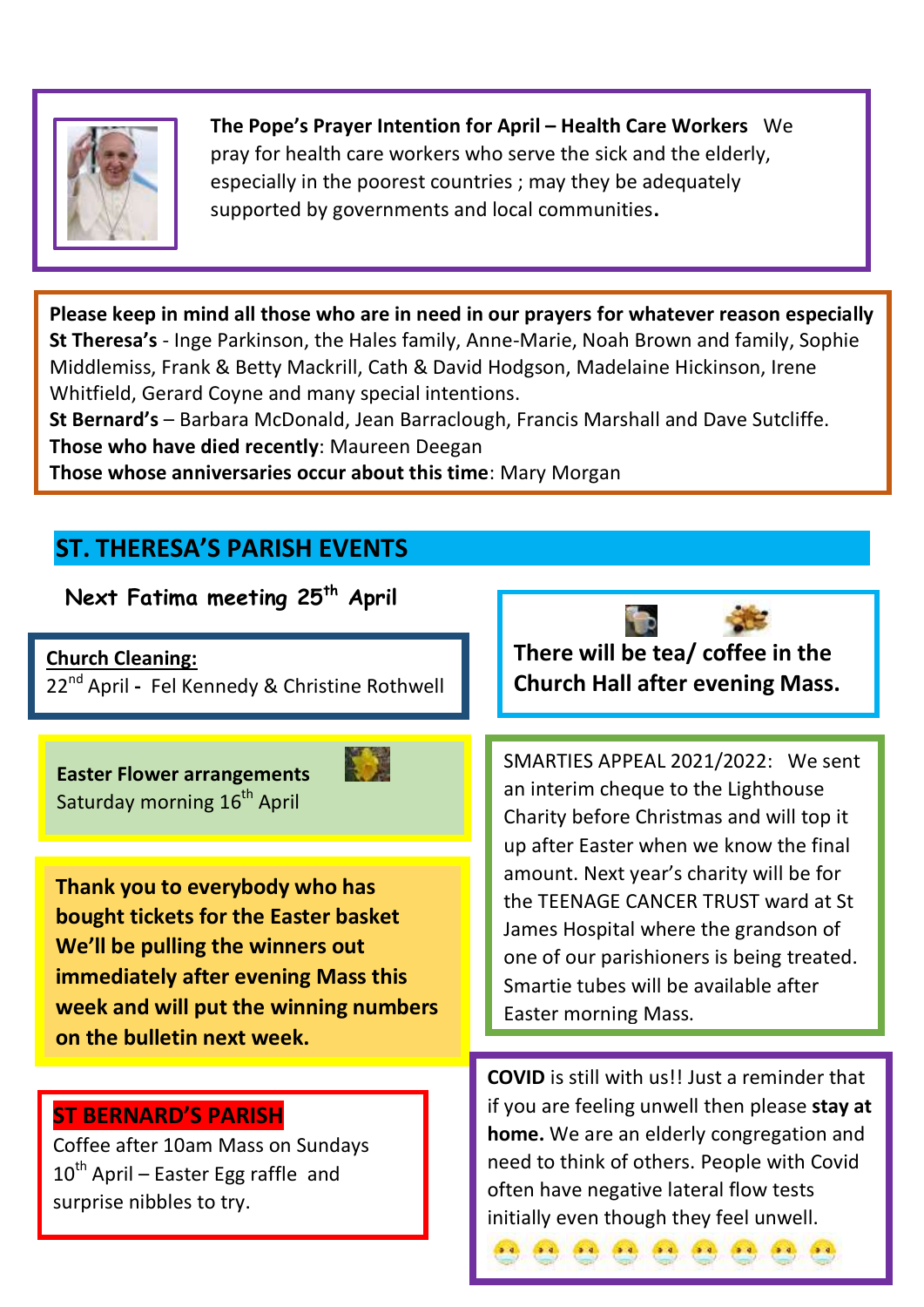#### *DEANERY EVENTS: [www.halifax-deanery.org.uk](http://www.halifax-deanery.org.uk/)*

SVP has a group at St Mary's – contact 07512011440 **First Holy Communion** in own parishes

Brew and Chat  $-2<sup>nd</sup>$  Monday of the month at St Columba's Church.

Deanery Confessions all day at St Mary's Church, Gibbet Street on **Saturday 9th April** between **9am and 6pm** 

### **DIOCESAN EVENTS www.dioceseofleeds.org.uk**

**Friday 1st July to Thursday 7th July 2022 - Lourdes Pilgrimage** with Tangney Tours. More information and booking forms will be sent soon

#### **PARISH MEETING – 6.30pm THURSDAY 31st MARCH**

- **COVID** The number of infections has risen considerably recently within the community so everyone is asked to **PLEASE** be **CAREFUL**. The arrangements in Church will remain the same.
- **WORKING DAY** There will be a Parish Working Day on Saturday May 21<sup>st</sup>. a list of jobs will be posted so please sign up if you feel you can help.
- **EASTER LITURGY** here are the services to be held at St Theresa's:
- April 14<sup>th</sup> Maundy Thursday Mass 6.30pm
- April  $15^{th}$  Good Friday Stations of the Cross 6.30pm
	- April 16<sup>th</sup> Holy Saturday NO vigil Mass
		- April 17<sup>th</sup> Easter Sunday Mass -10.00am
- **AFTERNOON TEA** Sunday May 8<sup>th</sup> 2.00pm 4.00pm. Tickets will be on sale soon.
- **SUMMER FAIR** This will take place on Sunday June  $26<sup>th</sup>$ at 1.30pm. Please help to make the fair a success by collecting for the following stalls:
	- 1. Teddy Tombola we need teddies and other soft toys that can be washed and wrapped.
	- 2. Food Tombola we also need tins and packets of food, large or small, (Please check that sell by dates are after June 2022)
	- 3. Bottle Stall Bottles of alcohol and soft drinks. (Again please check that sell by dates are after 2022)

All items can be left at the back of Church in the porch area. The sooner we start

collecting the more we will have.

- **REPAIRS & MAINTENANCE** we have a very damp /wet carpet in the kitchen area end of the hall. We are working on this problem but are still scratching our heads over the cause – Divine intervention may be needed.
- **DATE OF NEXT MEETING** Thursday June  $30<sup>th</sup>$  at 6.30pm in the hall.